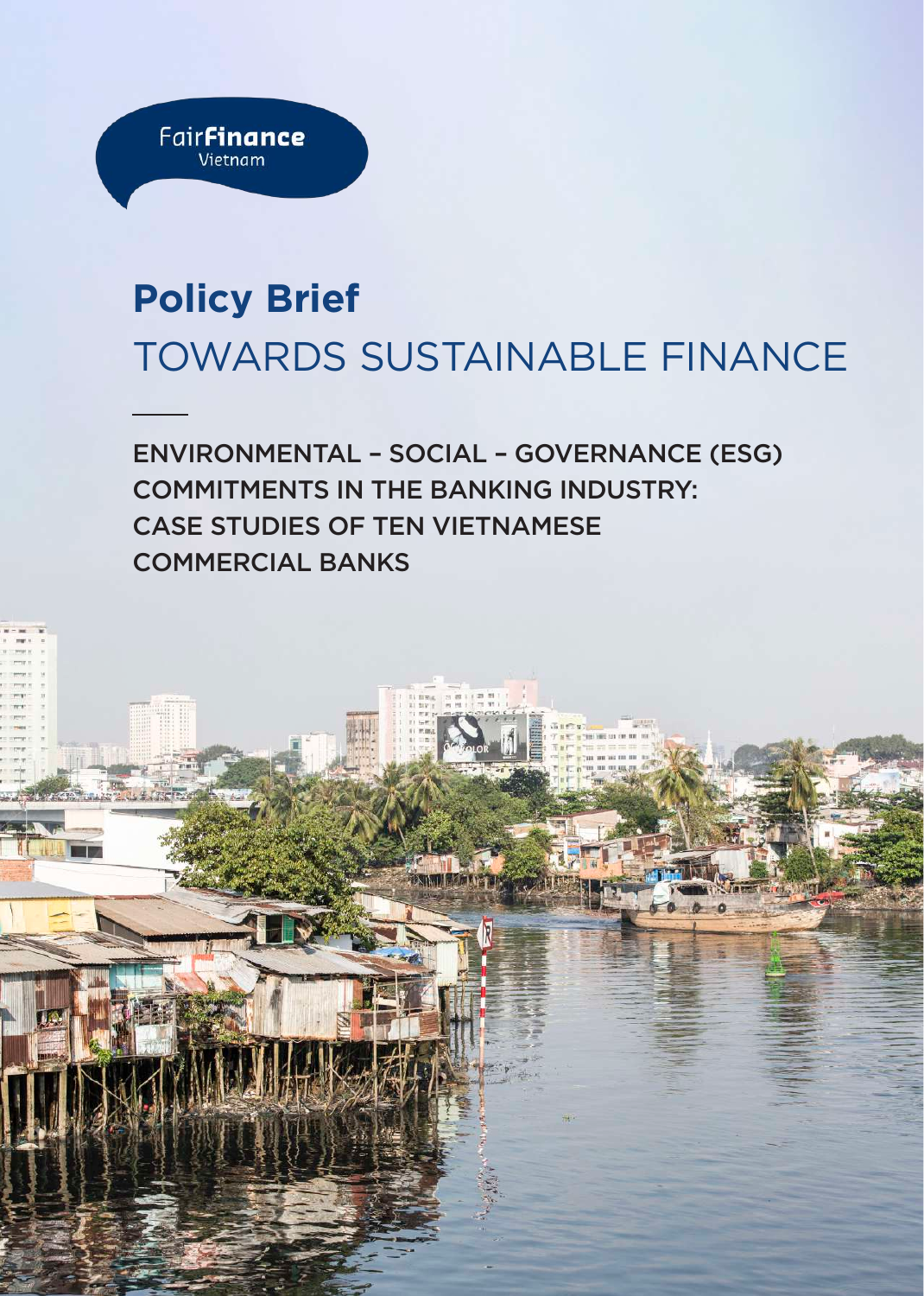2

# **"**

Once the financial institutions in Vietnam perform their environment and social responsibilities, they will manage well their risks in credit business. Hence it ensures the effective investment, mitigates negative impacts on environment, society and promotes the implementation of the Sustainable Development Goals (SDGs). In order to enhance environmental and social responsibilities in banking industry, the State bank of Vietnam should develop the policies and mechanism embedding Environmental – Social – Governance (ESG) criteria in alignment with international conventions and standards. Commercial banks in Vietnam are in need of disclosing, developing and practising their ESG commitments.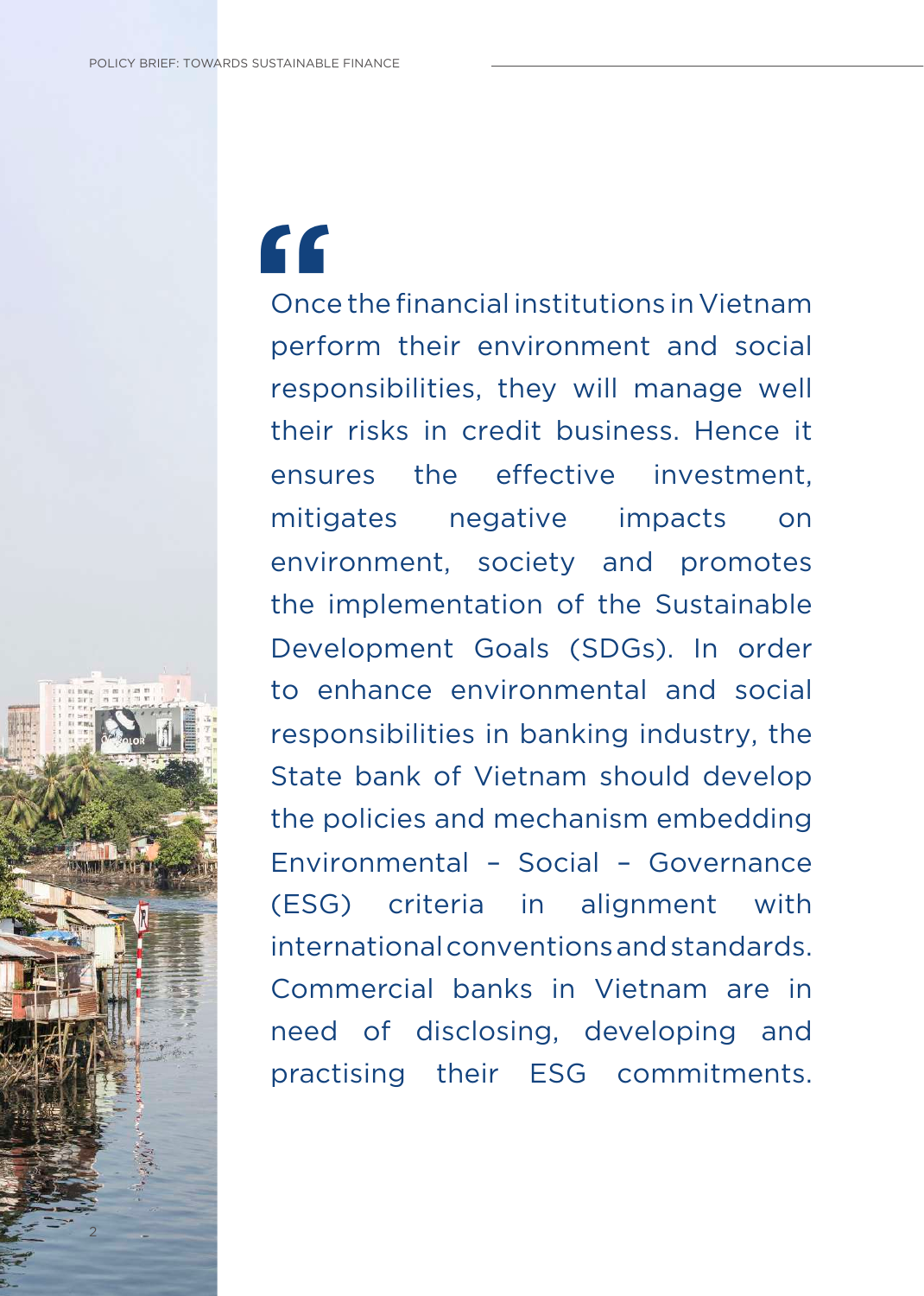## **Introduction**

Through their financial services, credit, investment and governance, banks and other financial institutions make great impacts not only on economy but also on the prosperity of communities and environment. The integration of Environmental, Social and Governance (ESG) criteria in the banking industry is a rising global trend actively contributes towards achieving the Sustainable Development Goals (SDGs), and reaching the environmental commitments in the Paris Agreement (COP 21).

Many global initiatives are currently in place to ensure that companies, banks, and other financial institutions fulfil their social and environmental responsibilities. Also do an increasing number of independent agencies now rank and rate ESG commitments and performance by companies and banks. Nevertheless, this kind of scoring and ranking has been not comprehensively and broadly applied. FFV relies on the Fair Finance Guidelines International (FFGI) Methodology to analyse the alignment of the publicly disclosed policies of ten Vietnamese commercial banks with ESG criteria.

This policy brief summarises 10 Vietnamese commercial banks' scores on their ESG policy commitments. FFV provides recommendations to these banks and the State bank of Vietnam to promote the performance of such commitments to align with international standards. This also helps commercial banks in Vietnam fulfil their environmental and social responsibilities, enhance their position in ASEAN and global markets, and attract responsible investors globally.

## **Methodology**

Profundo and FFI jointly developed the Fair Finance Guide International (FFGI) Methodology to analyse and assess the policies of commercial banks and other financial institutions in countries like India, Brazil, Japan, Indonesia and Thailand.

The policy assessment in Vietnam was from the end of 2018 until October 2020, including training and capacity building on FFGI Methodology, selecting commercial banks and assessment themes, introducing an assessment approach to specified banks, contacting banks for feedback, and quality control. Ten Vietnamese commercial banks were selected based on the presence of one or both of the following criteria: (i) The commercial bank has prior or existing investments in or loans to coal-fired power projects, and/or (ii) The commercial bank is among Vietnam's commercial banks with the largest charter capital based on data published by SBV as of June 30, 2019. 12 themes were selected and grouped by ESG pillars. The assessment elements have been developed based on international conventions, standards, and initiatives. The overall theme score is on a scale from zero (0) to ten (10).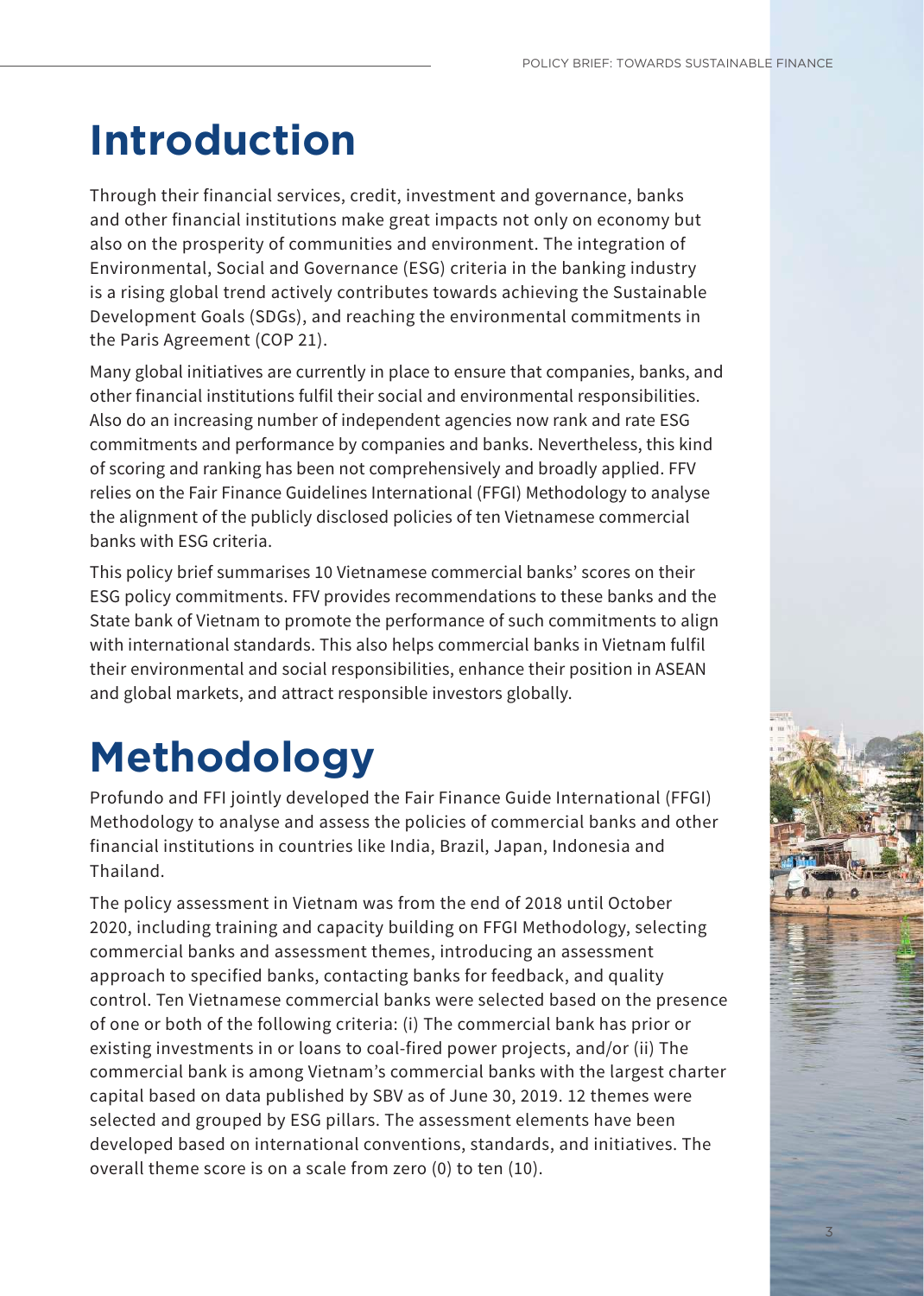

Figure 1. ESG Themes under the Assessment in Vietnam

## **Scores on ESG Commitments of Ten Commercial Banks in Vietnam**

#### The ten assessed commercial banks have as yet taken only initial steps concerning ESG policy commitments.

Firgure 2 illustrates the average ESG score of each commercial bank, of ten commercial banks, VPBank is the top performer; however, the average score stands at only 2.52 out of 10. Five banks score below 1 out of 10. In other words, in the "race to the top", these ten banks have just entered the race.



Figure 2. The average ESG score of each commercial bank

Figure 3 presents ESG policy commitments of all the ten assessed commercial banks. The Environmental (E), Social (S), and Governance (S) scores average at only 0.3/10, 1.3/10 and 1.6/10, respectively. The E score is far below that for S and G.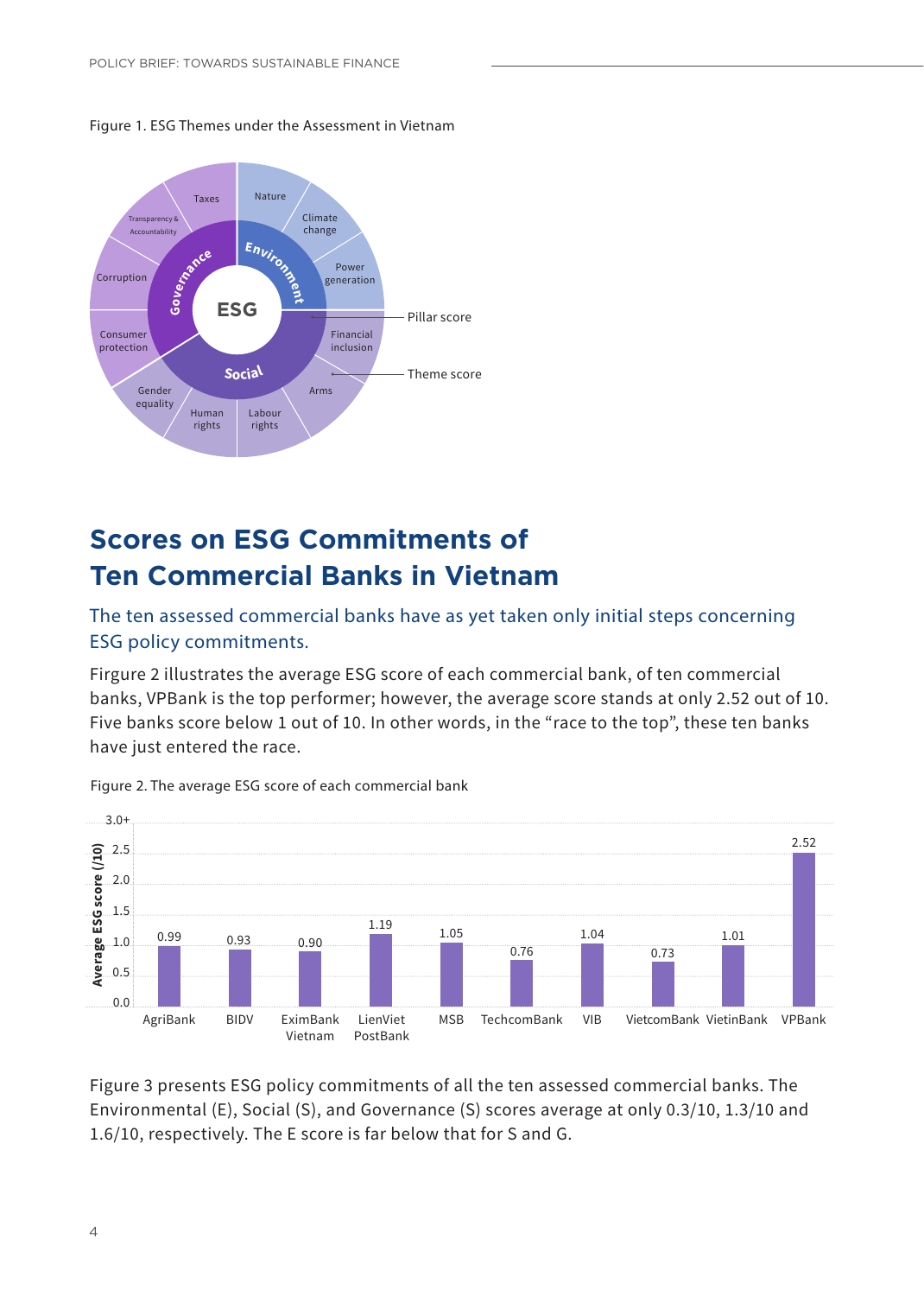Figure 3. ESG average scores of 10 assessed commercial banks



### **Environmental Policy Commitments (E)**

Policy commitments of all ten assessed banks on the theme of Climate Change and Nature are somewhat limited.

None of the assessed commercial banks has made a public policy commitment to stop lending to power generation from fossil fuels, including coal-fired power projects, or to increase its finance for renewable energy generation. Most of the assessed banks' publicly disclosed policies regarding their financed companies do not demonstrate any commitment to Nature and Climate Change.

All ten banks' average score is relatively low, at only 0.3/10 on Power Generation, 0.1/10 on Climate Change and 0.1/10 on Nature.



Figure 4. Environmental Policy Commitments of each assessed commercial bank

### **Social Policy Commitments (S)**

#### The social policy commitments of the ten commercial banks are vague.

In particular, these banks have not made any concrete policy to require or encourage their corporate customers to fulfil Social criteria. Most banks have not published commitments to Labour Rights (0.2/10), Human rights (0/10), No investment in Arms (0.6/10).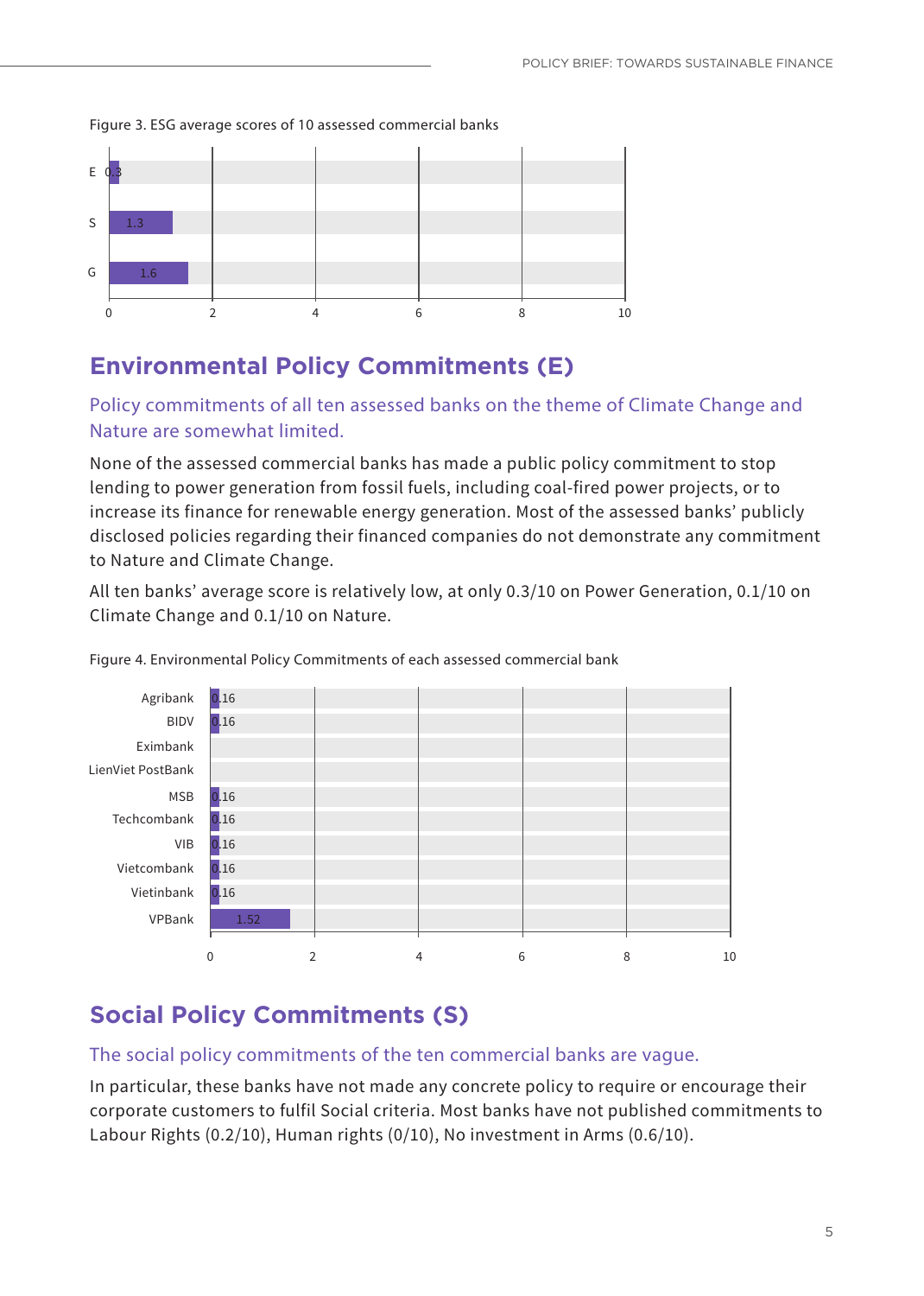

Figure 5. Social Policy Commitments of each assessed commercial bank

Only a few banks have explicit public policy commitments to zero tolerance for gender-based discrimination or to pay equity. None of the banks has published any policy to require or encourage corporate customers to fulfil their obligations on gender equality. Gender Equality score averages at 0.5/10.

What is most worth noting is policy commitments to financial inclusion, with the scores for ten banks averaging at 5/10. Financial inclusion has been a policy focus, as evident in the Prime Minister's Decision 149/QD-TTg, dated 22/1/2020 on ratification of the National Financial Inclusion Strategy to 2025, with a vision to 2030; and the State Bank of Vietnam's National Financial Inclusion Strategy.

### **Governance Policy Commitments (G)**

#### Almost all banks have policies regarding anti-corruption, consumer protection, tax, and transparency and accountability.

Among all Governance themes, policy commitments to transparency and accountability are still limited (0.5/10), while consumer protection scores the highest (2.4/10). In general, these ten assessed Vietnamese commercial banks score higher for Governance than Environmental and Social. However, it is still lower than that of Thai and Indonesian banks.



Figure 6. Governance Policy Commitments of each assessed commercial bank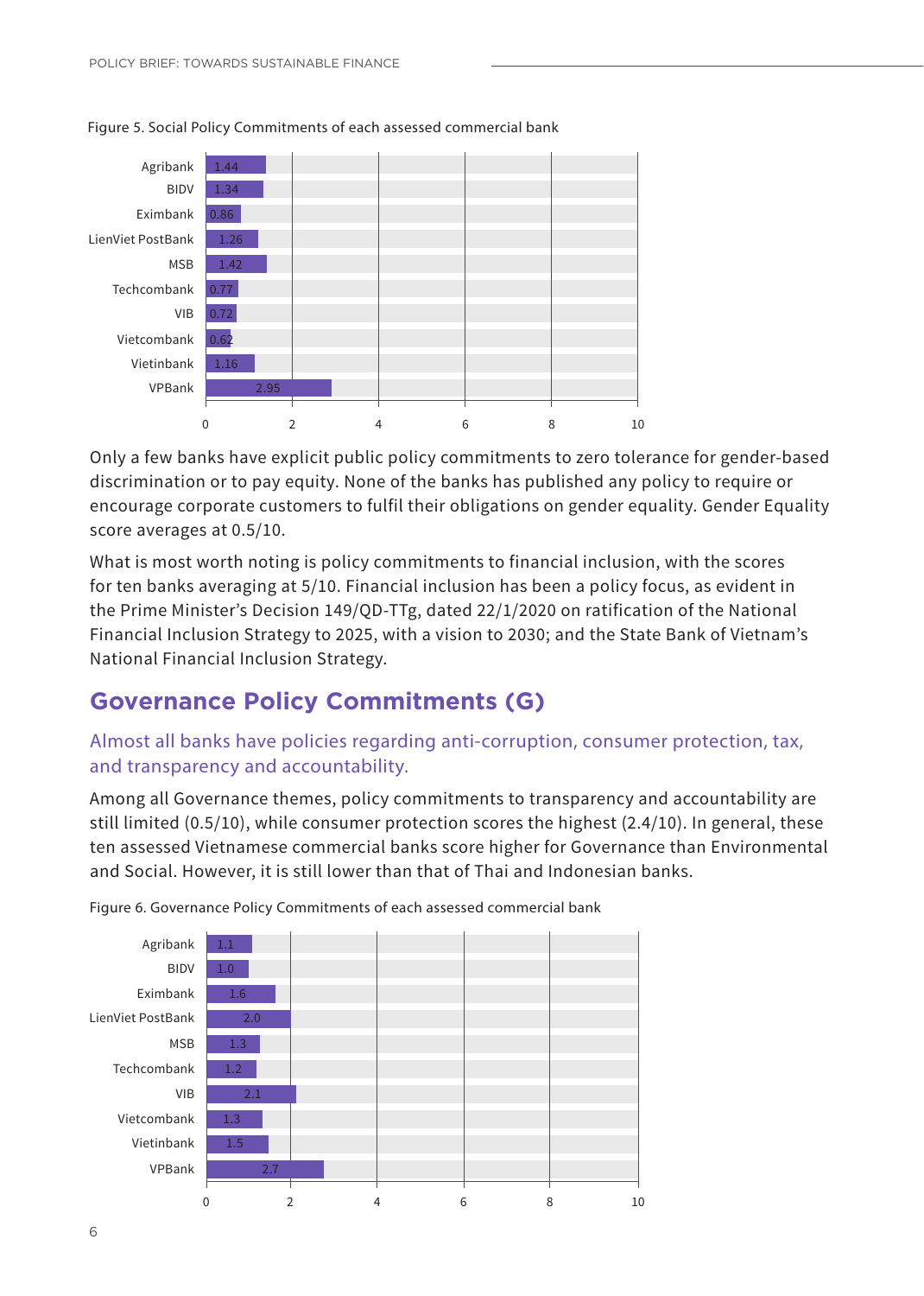### **ESG in the Vietnamese Banking System**

In Vietnam, multiple decisions, directives of the government, the State Bank of Vietnam (SBV) and related agencies reflect ESG criteria to promote green growth and sustainable development in the banking industry. At the national level, these policies issued by the government, the SBV and other ministries refer to Environmental criteria (E) extensively. Simultaneously, references to Social (S) and Governance (G) are fragmented and unclear. Nor are they mandatory but only guideline.

## **Recommendations**

#### **To the State Bank of Vietnam**

- 1. Develop common ESG standards for commercial banks in Vietnam in alignment with international standards and conventions. Voluntary compliance for the first two years, followed by mandatory compliance after that, is recommended. In addition, concrete sanctions might be imposed for compliance.
- 2. Develop the assessment and ranking tool on ESG based on the aforementioned common ESG standards, with possible reference to the FFGI methodology. The assessment process should be transparent, with engagement and consultation with civil society organisations, academia, institutes, and other relevant stakeholders. On an annual basis, SBV publishes a list of the top 10 leading ESG banks in addition to the traditional rankings in terms of credit growth or assets. It helps shape commercial banks' business operations towards ESG incorporation, strengthen their environmental and social responsibilities, and enhance brand positioning.
- 3. Issue regulations requiring commercial banks to make public disclosure on ESG commitments and implementation.
- 4. Incorporate concrete ESG criteria appropriately in the banking industry's policy, including decisions, directives, and regulations regarding investments, credit, and other financial services, as well as commercial banks' governance.
- 5. Collaborate with relevant ministries and agencies, private initiatives, academia and institutes to promote ESG commitments among commercial banks in Vietnam.

#### **To commercial banks of Vietnam**

- 6. Disclose and update ESG-related policies and information concerning the banks' internal operations and the companies receiving investment or credit that have not been published yet in a comprehensive, concrete, accessible and verifiable manner.
- 7. Develop and update ESG policies in alignment with international standards and conventions. The commercial banks should prioritise one or several ESG themes based on their strategies, even where the 12 assessed ESG themes are all prominent. For example, those targeting the energy sector should prioritise such themes as climate change, nature and power generation. Those planning to invest overseas should prioritise themes such as transparency and accountability, anti-corruption, and labour rights. However, this does not imply that commercial banks should ignore other themes. Appropriate prioritisation and a time-bound framework help the banks incorporate and develop ESG criteria in a more feasible way in alignment with their overall development.